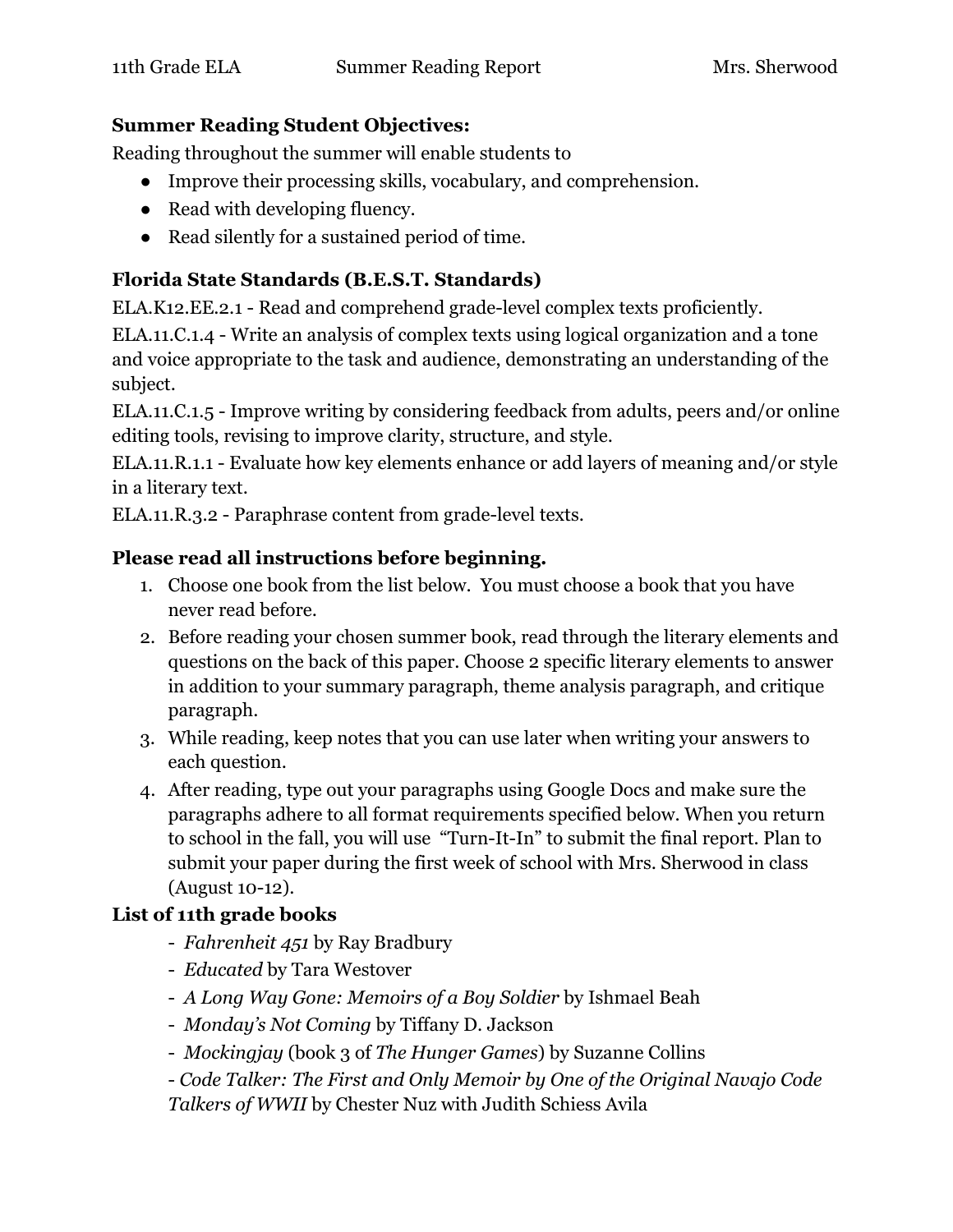#### **General Paper Guidelines (MLA Format)**

Before typing your essay on Google Docs, use the following:

- 12 point font size
- Times New Roman font
- Double spacing
- 1" margins

Typing Instructions (follow these instructions on Google Docs)

- Insert, Page Numbers, Number in Top Right Option without Title Page, Type your last name before the number with a space.

- Type first and last name on first line
- Type teacher name (Sherwood) on second line
- Type 11th Grade English on the third line
- Type the date of completion on the fourth line in the following format: (Day Month Year ex. 20 July 2022)
- Center align the book title on the fifth line
- Your first paragraph should begin on the sixth line
- Indent each paragraph

\*Each paragraph should be approximately 180-240 words and your paper MUST be between 900 and 1200 words, you will lose points if you do not have the required word count.

## **List of Literary Elements - Choose 2**

**Questions are listed under the literary element to prompt you in your writing for each paragraph.** Setting:

- "In what ways does the setting help develop the story and characters?"
- "What words did the author use to describe the setting? What can you hear, see, feel or smell as you read?"

Character:

- "How does the author develop the differences of certain characters, especially his main character?"
- "In what ways (specific thoughts, words, actions, etc.) does the author show you the development and change in his main characters?"
- "Which character has changed the most in the novel? What has caused them to change? How do their changes contribute to the theme or the plot of the novel?"

● "What are the most interesting aspects of the main character?"

Conflict:

● "What is the primary conflict and was it powerful enough to earn an entire book being written about it?"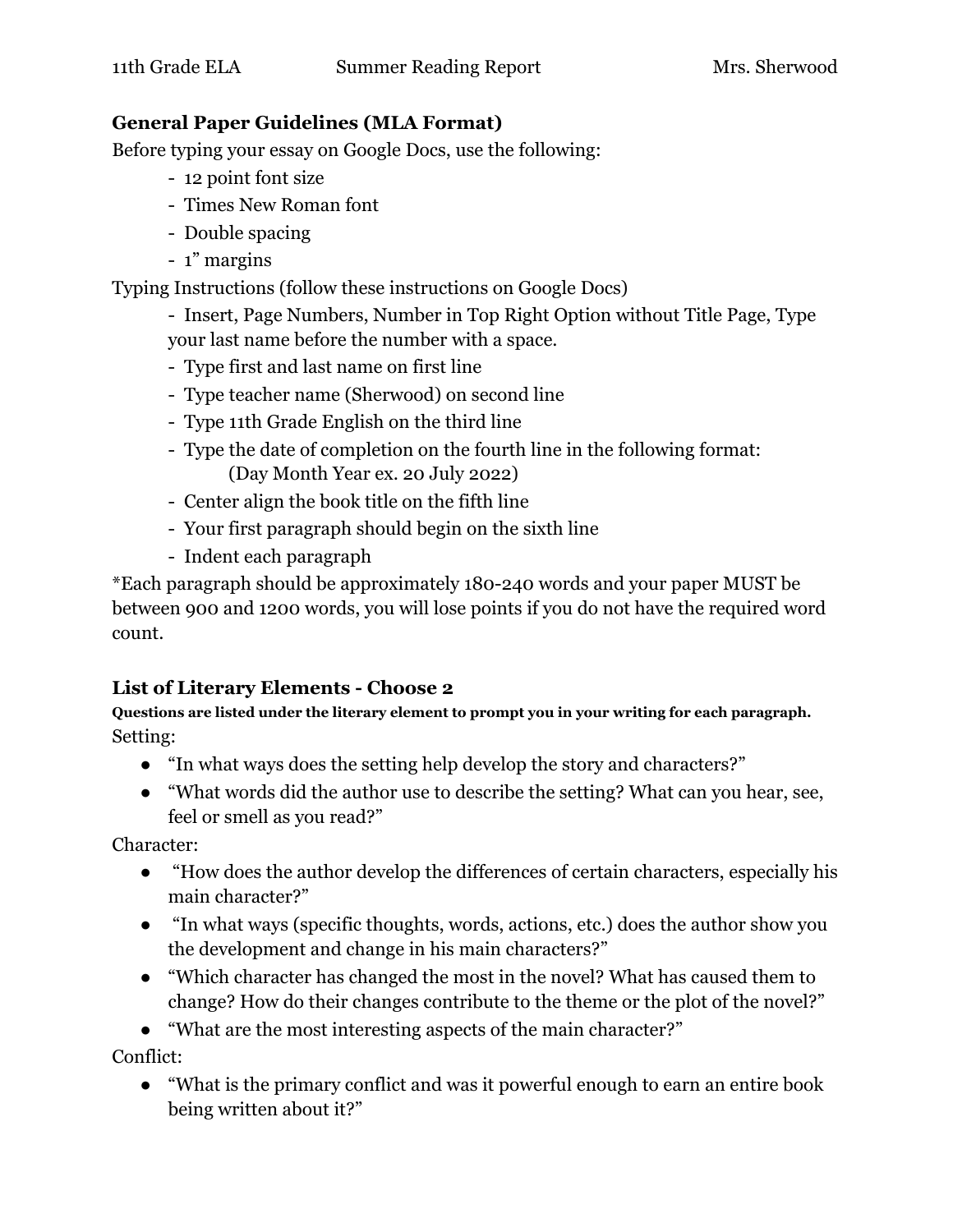Mood/Tone

● "Compare and contrast the mood and tone of the novel and analyze how the differences contribute to their impact and style."

Audience appeal:

- "How does the author tell his story so that it appeals to (interests, pleases, stirs up) his audience?"
- "Did the author use language to create a feeling or picture in your mind? What words did the author use and how did s/he create this picture in your mind?"

Plot (Exposition, Rising Action, Climax, Falling Action, Resolution)

"How does the plot keep you on the edge of your seat and wanting more?"

# **Paragraph Format**

Introduction Paragraph: Summary of the book

- Topic sentence should identify the title and author of the book and the main message the book proclaims.

- Discuss the main characters and conflicts in the book but do NOT include your opinions. Do not use first person pronouns or contractions in your writing.

Body Paragraphs: Chosen Literary Elements

- Topic sentences of literary elements should identify which element the paragraph is discussing.

- Paragraphs should use specific examples from the text and correct documentation. Ie. "Quote from the text" (Last name page number)

Body Paragraph: Theme Analysis

- Analyze the themes and ideas the author wishes to convey about views of the world or revelations about human nature.

Conclusion Paragraph: General critique and recommendation of the book

- Talk about the things you liked about this book and the things you disliked about it. Make sure to explain in detail why you like or dislike these things.

- Discuss what type of person would enjoy reading this book and provide an explanation for your choice. i.e. An athlete would enjoy reading this book because it discusses the ability to overcome adversity on and off the field.

General reminder: Your paper MUST be between 900 and 1200 words. You will lose points if you do not meet this requirement.